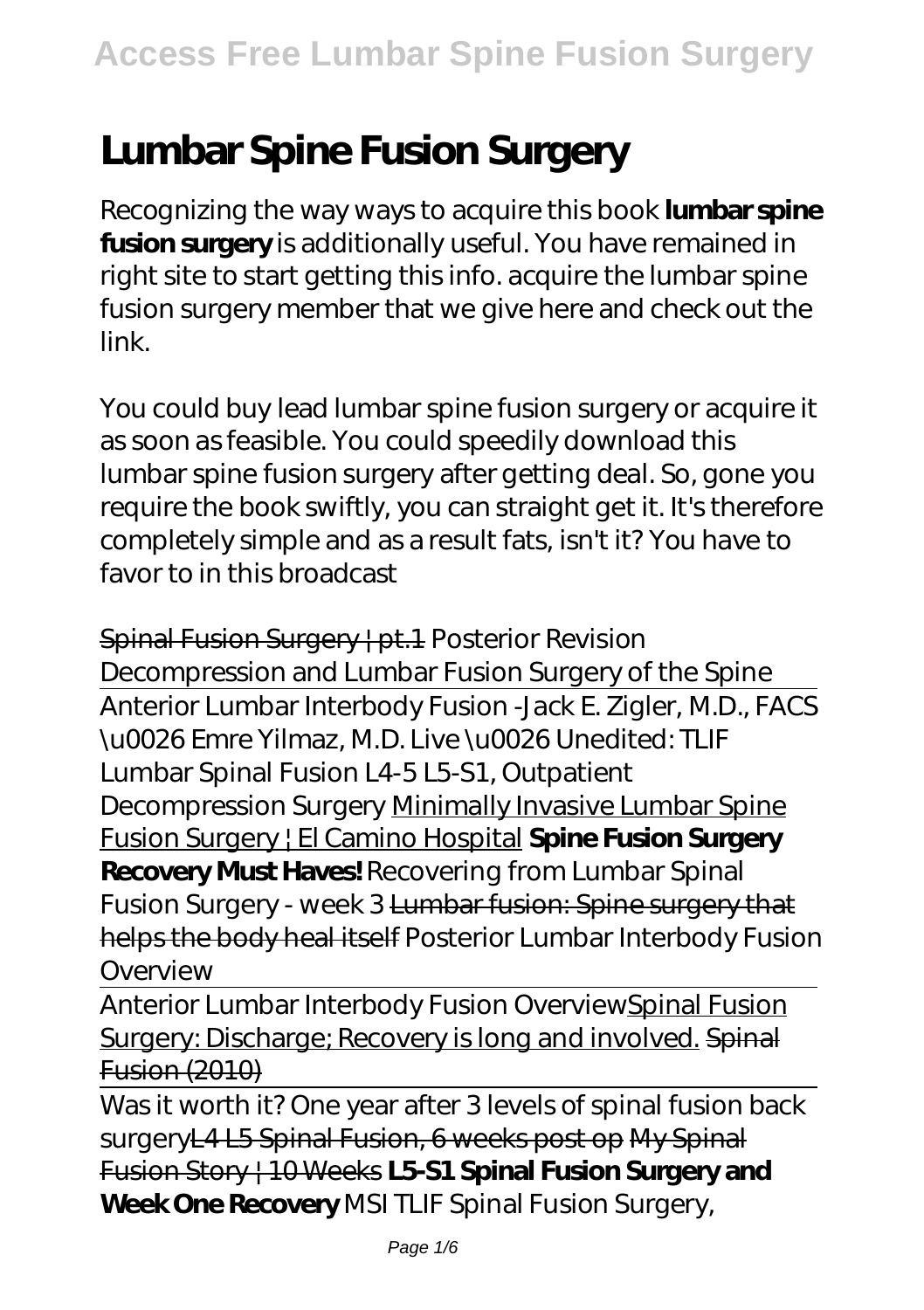*L4-L5-S1, 8 Years Post-Op 21 Month Spinal Surgery Recovery \u0026 9 Month Body Transformation -Inspirational Weight Loss Motivation* Lumbar Fusion Surgery L3-L4-L5 8 days post op *Spinal Fusion One Year Post-Op* A look at Tiger Woods' L5/S1 spinal fusion back surgery *MIS TLIF Spinal Fusion Surgery, L4-L5-S1, 2 Weeks Post-Op Spinal Fusion Surgery Recovery Week 1* Exercise After Spinal Fusion Operation - Practical tips for exercise after spinal fusion surgery Minimally Invasive Lumbar Fusion Surgery - MIS TLIFSpinal Fusion Surgery Success Story Same Day Lumbar Spine Fusion Surgery *Lumbar spine surgery - percutaneous fixation Spinal Fusion Surgery | pt. 2* **When does someone get spinal fusion surgery?** *Lumbar Spine Fusion Surgery* Lumbar Spinal Fusion Surgery A spinal fusion surgery is designed to stop the motion at a painful vertebral segment, which in turn should decrease pain generated from the joint. There are many approaches to lumbar spinal fusion surgery, and all involve the following process: Adding bone graft to a segment of the spine

#### *Lumbar Spinal Fusion Surgery - Spine-health*

Lumbar spinal fusion is a surgery to treat an injury or problems with your lumbar spine (lower back). In lumbar spinal fusion, 2 or more vertebrae are joined together using bone grafts or implants, screws, and rods. This will help stabilize your back and may reduce pain. How do I prepare for surgery?

*Lumbar Spinal Fusion - What You Need to Know* Spinal fusion is a surgical procedure in which two or more vertebrae are permanently joined into one solid bone with no space between them. Vertebrae are the small, interlocking bones of the spine....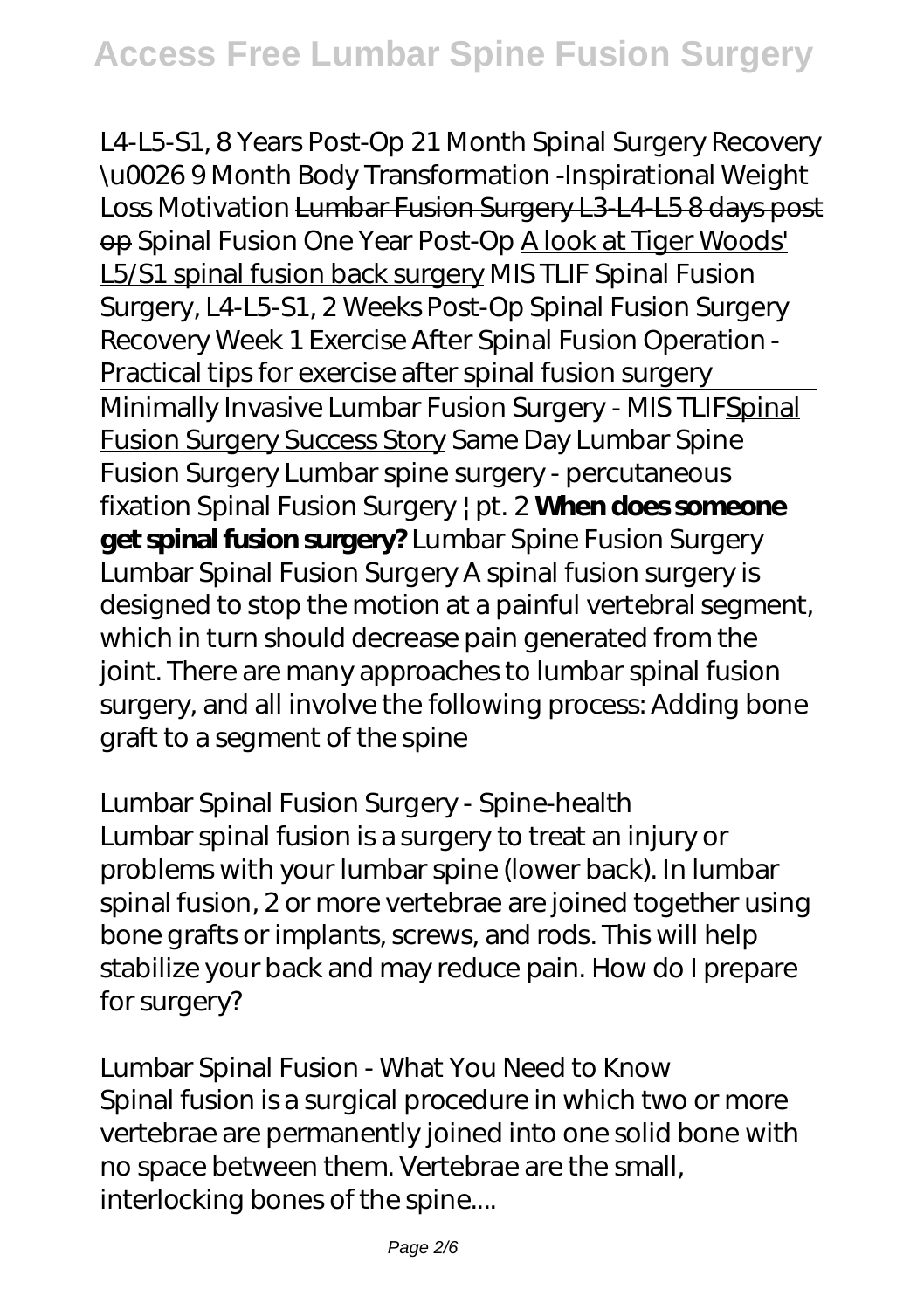*Spinal Fusion Surgery: Uses, Procedure, and Recovery* spinal fusion – where 2 or more vertebrae are joined together with a section of bone to stabilise and strengthen the spine In many cases, a combination of these techniques may be used. Lumbar decompression is usually carried out under general anaesthetic , which means you'll be unconscious during the procedure and won't feel any pain as it's carried out.

### *Lumbar decompression surgery - NHS*

Transforaminal Lumbar Interbody Fusion (TLIF) —The surgeon approaches from the back of your spine, on one side or the other. There' smuch less risk of damaging vital structures with this approach. Posterior Lumbar Interbody Fusion (PLIF) —The surgeon approaches from the back, in the middle.

# *Back & Spinal Fusion Surgery: 6 Common Questions Answered ...*

Melissa Gilbert is getting ready to undergo her fourth spinal fusion surgery. On Monday, the former "Little House on the Prairie" star posted a picture of New York' s John F. Kennedy Airport ...

*Melissa Gilbert gets ready for fourth spinal fusion surgery* Recuperating after spinal fusion surgery—a procedure in which two or more vertebrae are permanently joined into one solid bone—can be a challenging process if not approached correctly. Fortunately, your spine surgeon will provide you with specific instructions that will help make the postoperative period a bit more comfortable.

*What to Know About Recovering from Spinal Fusion Surgery* Page 3/6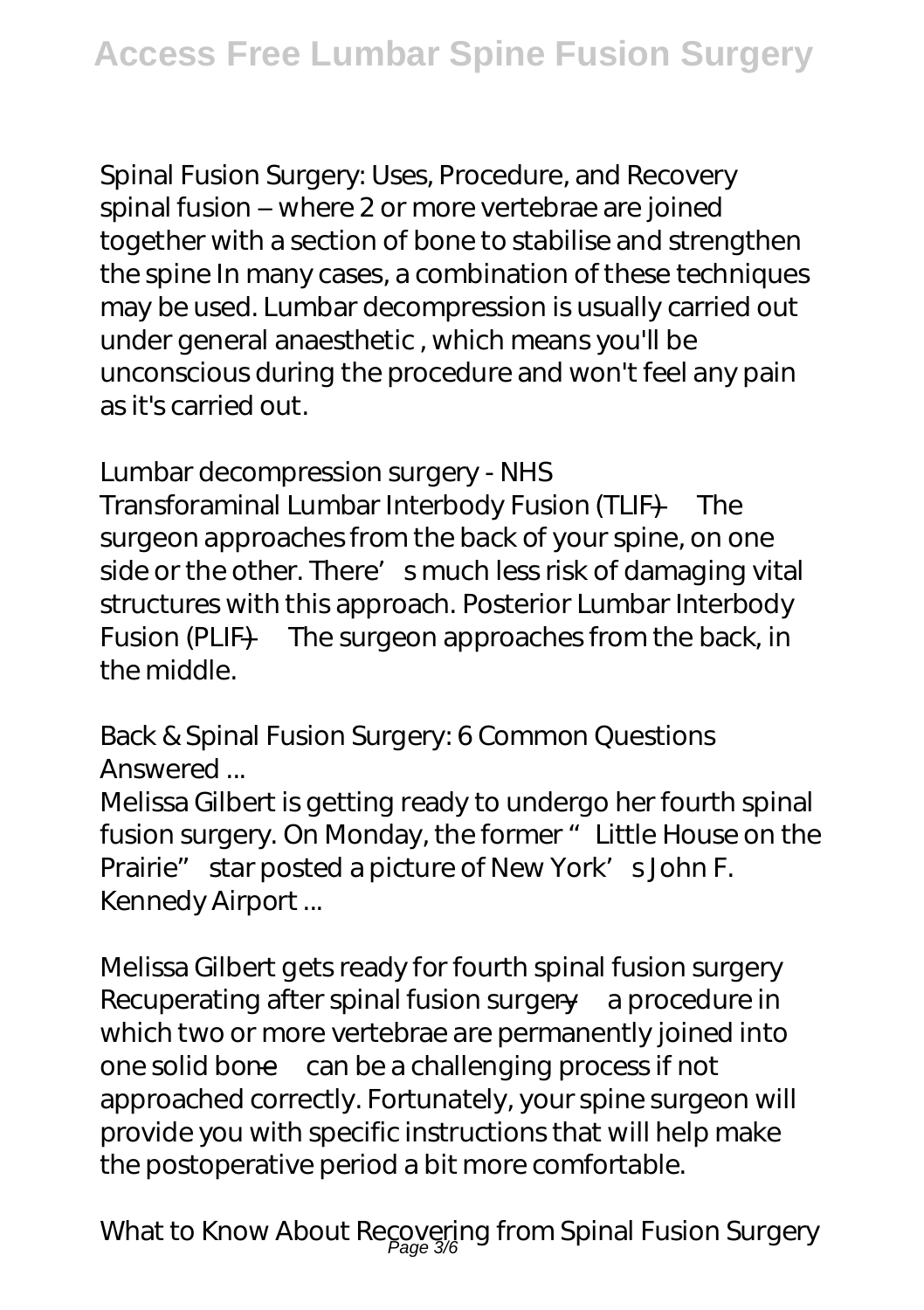*...*

Pramod Kerkar, M.D., FFARCSI, DA. Temporary & Permanent Restrictions After Spinal Fusion. Spinal fusion is a common surgery that is performed for correcting problems in the small bones in the spinal cord, known as vertebrae.

*Temporary & Permanent Restrictions After Spinal Fusion* Writing about her most recent spinal surgery, the Little House on the Prairie star explained that the 'fusion had failed' and the hardware was boring a hole in my C7 vertebra.

*Melissa Gilbert reveals she will undergo her fourth spinal ...* Interspinous distraction is a new type of lumbar surgery for spinal stenosis. This technique involves making a small incision above your spine and placing a metal device, known as a spacer, between 2 vertebrae, so that they can't move onto the underlying nerve. Interspinous distraction appears to be safe in the short term, but as it's a new technique, it's uncertain how it will fare in the long term.

*Lumbar decompression surgery - How it's performed - NHS* "In 2016 I had my third spinal fusion surgery. It was in my neck at C6-7. I found out late last year that the fusion had failed, that the hardware was boring a hole in my C7 vertebra and I would ...

*'Little House on the Prairie' star to have fourth spinal ...* Spinal fusion is surgery to permanently connect two or more vertebrae in your spine, eliminating motion between them. Spinal fusion involves techniques designed to mimic the normal healing process of broken bones. During spinal fusion, your surgeon places bone or a bonelike material within the space between two spinal vertebrae.<br>geals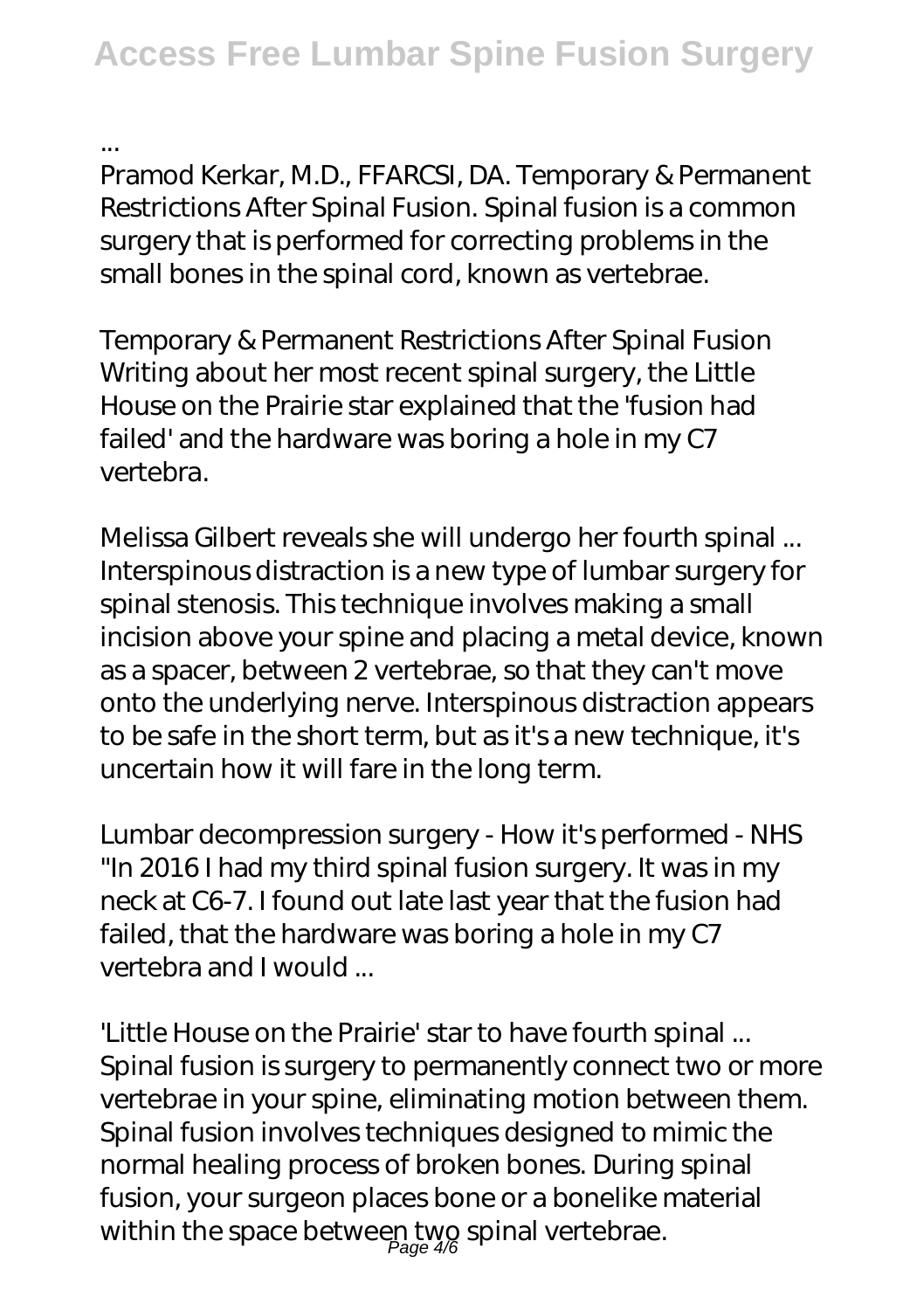# *Spinal fusion - Mayo Clinic*

Recovery after lumbar decompression surgery will depend on your fitness and level of activity prior to surgery. This is why a course of physiotherapy before the operation may be recommended. You'll be encouraged to walk and move around the day after surgery and it's likely you'll be discharged 1 to 4 days afterwards.

### *Lumbar decompression surgery - Recovery - NHS*

Spinal fusion, also called spondylodesis or spondylosyndesis, is a neurosurgical or orthopedic surgical technique that joins two or more vertebrae. This procedure can be performed at any level in the spine (cervical, thoracic, or lumbar) and prevents any movement between the fused vertebrae.

## *Spinal fusion - Wikipedia*

Crucial Time for Fusion During this time period of about 1 to 3 months after the surgery, the lumbar fusion bone mass is becoming established. While the fusion is growing together and strengthening, these movements should continue to be avoided to prevent stress at the fused segments: Excess lifting (anything over 10 to 15 pounds)

## *Spinal Fusion Surgery Recovery: 1 to 3 Months After*

Melissa Gilbert announced she is scheduled to undergo her fourth spinal surgery this week. The 56-year-old actress took to Instagram on Tuesday to share an update on her health, detailing the setbacks she's endured since undergoing her first neck fusion in 2001. In 2010, she had it repaired a second time when she broke her back.

*Melissa Gilbert to undergo fourth spinal surgery: 'The ...* Page 5/6